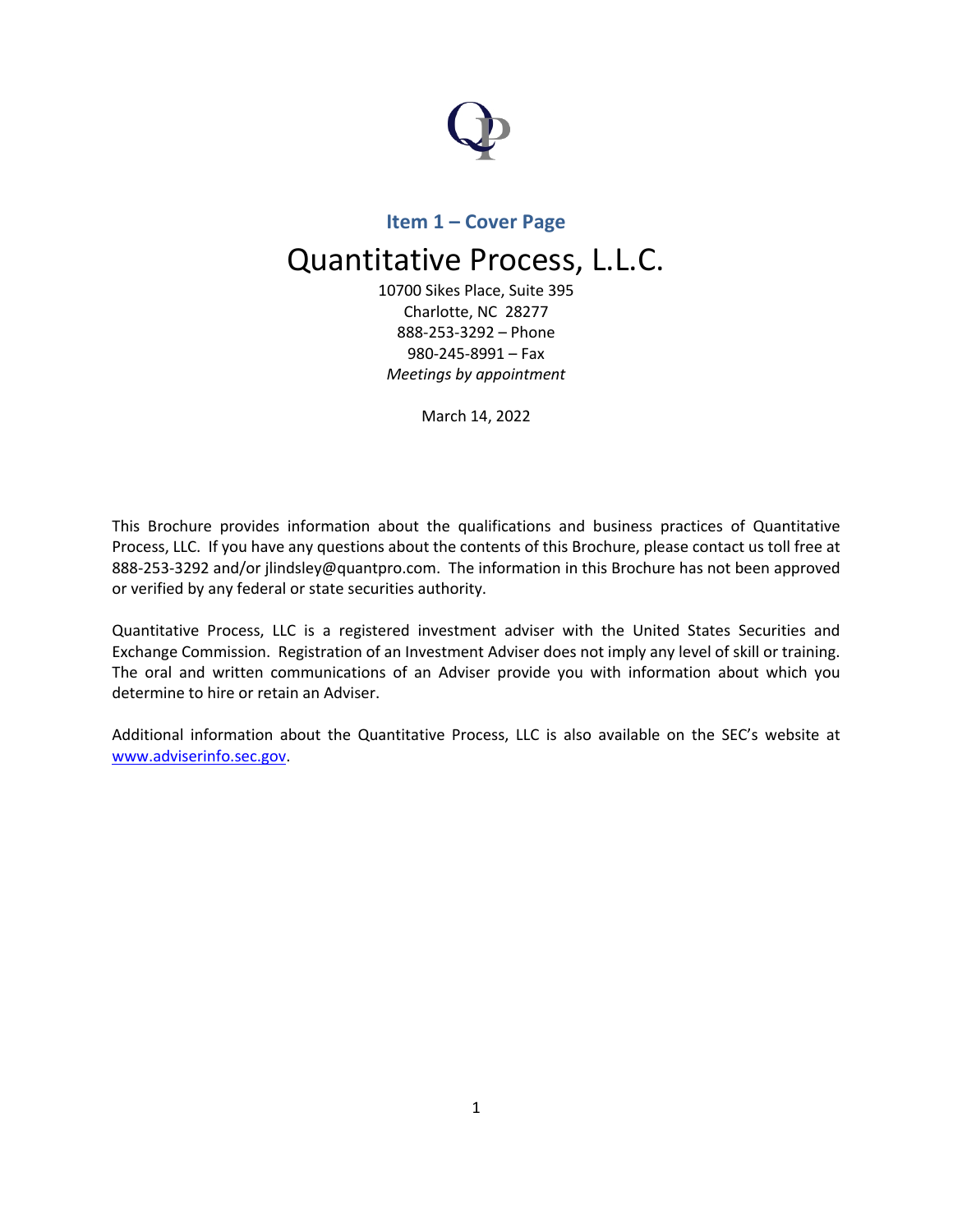# **Item 2 – Material Changes**

Pursuant to SEC Rules, we will ensure that you receive a summary of any material changes to this and subsequent Brochures within 120 days of the close of our business' fiscal year. We may disclose additional information about material changes as necessary and at any time, without charge.

Date of last annual update: March 2021

No material updates were made to this brochure since our last annual updating amendment.

Currently, our Brochure may be requested by contacting Joseph P. Lindsley, Partner at 888-253-3292 or jlindsely@quantpro.com.

> *Quantitative Process, LLC SEC Number 801-79279 CRD Number 165699*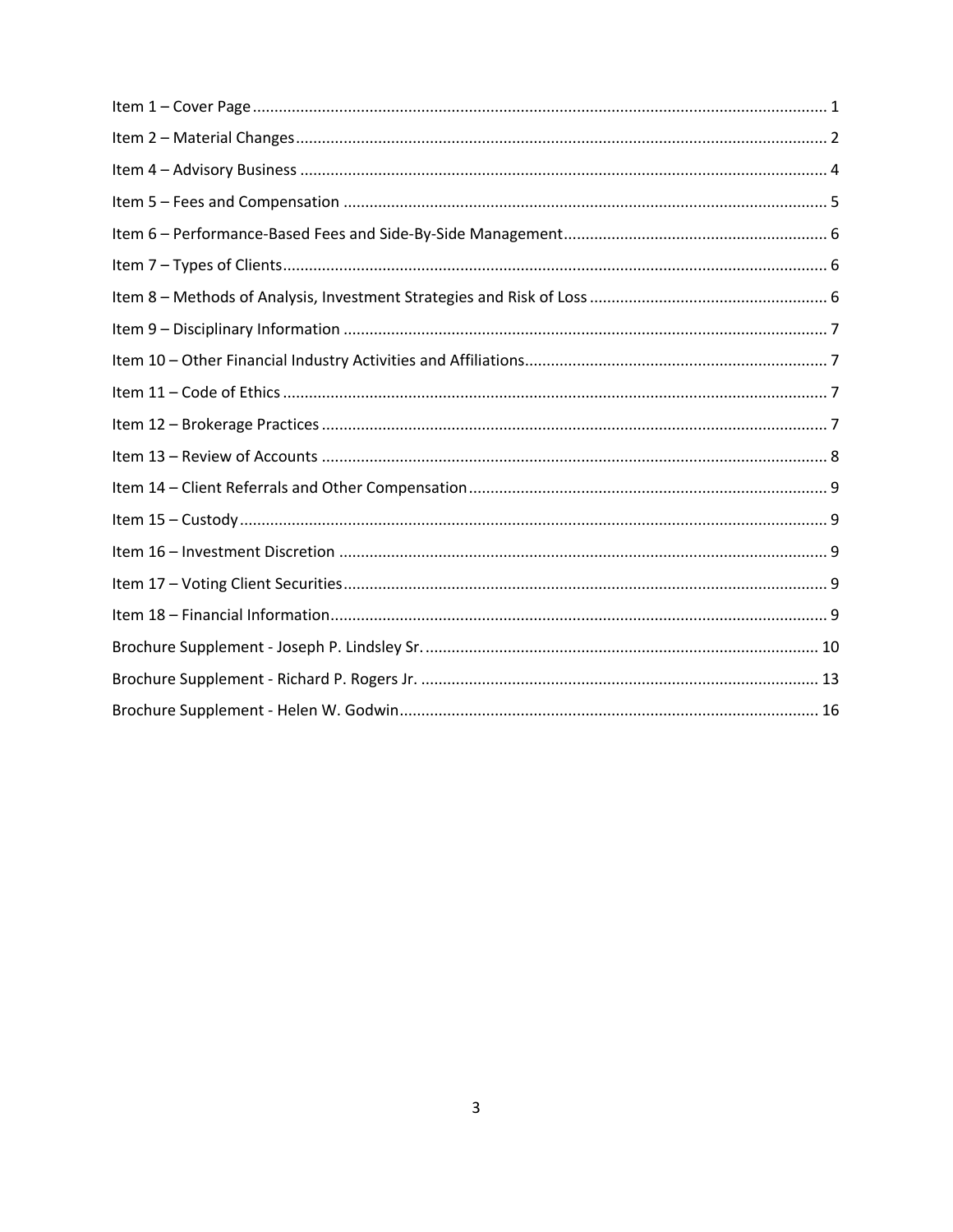## **Item 4 – Advisory Business**

Quantitative Process, LLC provides discretionary and *non-discretionary* investment advisory services to sponsors of qualified retirement plans. It should be noted that the services we provide under ERISA 3(21) will be on a non-discretionary basis with respect to the purchase and sale of investments within a plan. Under this scenario, we will make recommendations regarding the purchase and sale of portfolio securities to the plan sponsor, who will, at their discretion, accept or reject our recommendations. Under our 3(38) service, we will have investment discretion with respect to the plan's assets. That is, we will have the authority to purchase and sell securities within the plan's portfolio without having to obtain the permission of the plan sponsor prior to executing transactions. Additional services provided under both 3(21) and 3(38) will be negotiated with each plan at the time of entering into a contract for services. We also provide non-discretionary investment advisory services to individuals, endowments and personal trusts from our single location in Charlotte NC. Our advisory process places primary emphasis on risk quantification relative to investor circumstances. Although our advisory process employs a tactical weighting relative to macro-economic and market conditions, we purposely avoid market timing strategies. The advisory services will generally be limited to preparing allocation strategies for individuals, and building fund menus and models for retirement plans. The ongoing focus is performance and expense monitoring followed by results reporting in conformance with fiduciary standards of care, and government regulation.

In performing our advisory service we first identify investor suitability, and then develop a strategy using *modern portfolio theory* – a process of diversification that attempts to optimize performance while minimizing risk. In constructing portfolios we limit investments to mutual funds, Exchange Traded Funds (ETF), managed, and separate account products. We will, however, incorporate individual securities in our analysis if they are already present in an existing portfolio, or if an investor requests such securities be included.

#### **About Our Process**

Quantitative Process, LLC was created by its principals to deliver an investment process that has been honed over 27 years in the retirement services business. The process is built upon a sophisticated mixture of quantitative analysis, monitoring, research and reporting using industry software and the latest technological advancements.

The goal of this process is to deliver a thorough and consistent service that:

- 1) Maintains a diversified investment portfolio with quantifiable risk exposure that evolves with the investor's circumstances.
- 2) Maintains competent and complementary investments.
- 3) Minimizes investor costs through: the use of low-cost mutual funds/ETFs which compare favorably against their respective categories and indices; identification and monitoring of fees charged; use of automated monitoring and reporting processes.

*And, as it specifically applies to qualified retirement plans:*

4) Conforms to qualified retirement plan monitoring and reporting regulations.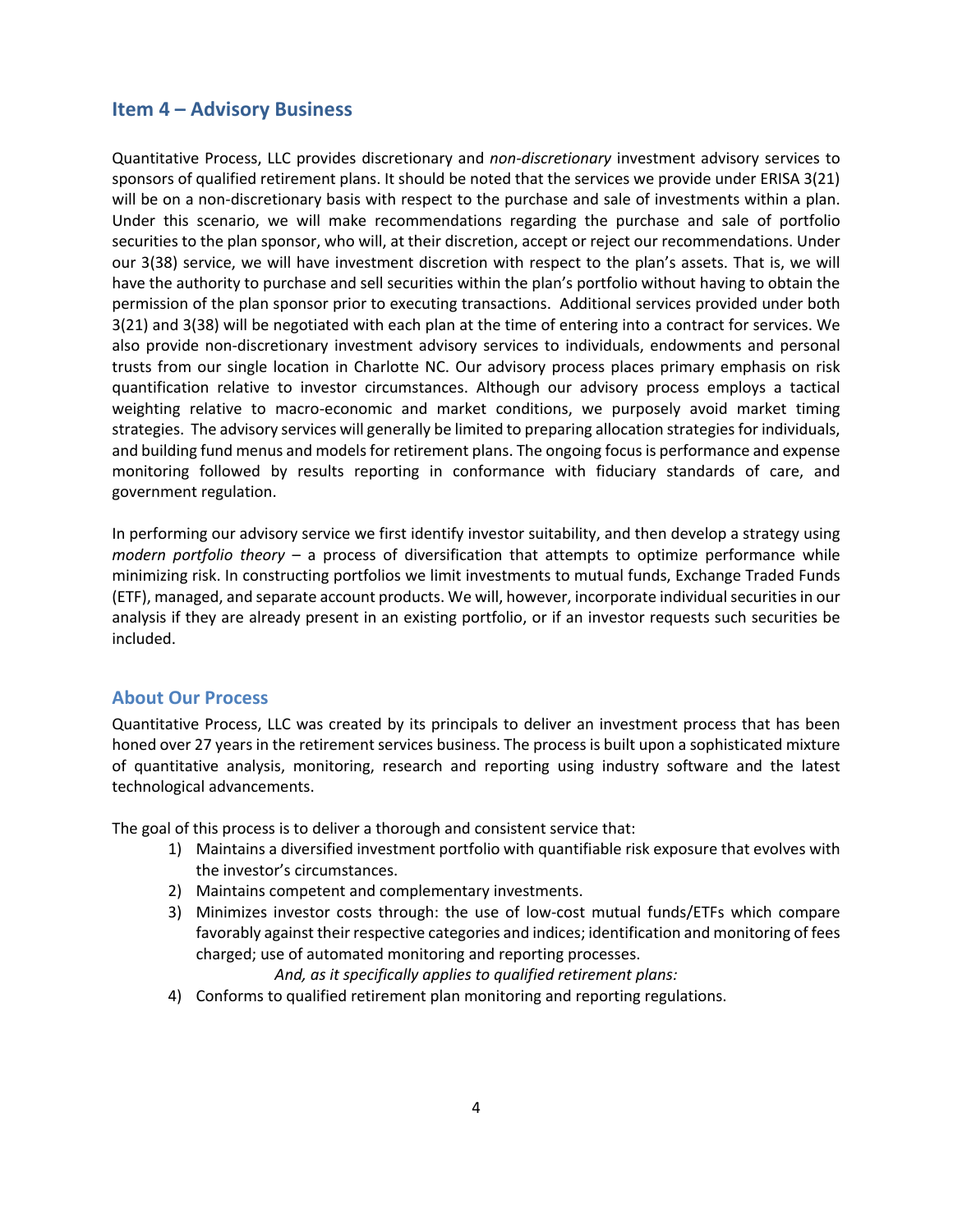#### **Assets Under Management**

As of December 31, 2021, we managed approximately \$281.1 million in client assets on a nondiscretionary basis where our clients made the investment decisions based upon our recommendations. Further we managed approximately \$184.7 million in client assets on a discretionary basis (where we made all of the investment decisions) as of year-end 2021.

# **Item 5 – Fees and Compensation**

The specific manner in which fees are charged by Quantitative Process, LLC is established in a client's written agreement with Quantitative Process, LLC. Quantitative Process, LLC's fees are exclusive of brokerage commissions, transaction fees, recordkeeping, and other related costs and expenses which shall be incurred by the client. Clients may incur certain charges imposed by custodians, brokers, third party investment and other third parties such as fees charged by managers, custodial fees, deferred sales charges, odd-lot differentials, transfer taxes, wire transfer and electronic fund fees, and other fees and taxes on brokerage accounts and securities transactions. Mutual funds and Exchange Traded Funds also charge internal management fees, which are disclosed in a fund's prospectus. Such charges, fees and commissions are exclusive of and in addition to Quantitative Process, LLC's fee, and Quantitative Process, LLC shall not receive any portion of these commissions, fees, and costs.

## **Individual Clients/Trusts/Foundations/Endowments**

As it pertains to individual accounts the Quantitative Process, LLC will assess up to a 1.0% annual fee on assets under management. This fee is negotiable and will be based on the asset size, complexity and magnitude of the advisory services. The fee is calculated and billed after the end of each calendar quarter, and is calculated by multiplying one fourth of the fee by the asset value on the last day of the applicable quarter. Deposits and withdrawals during the quarter are time-weighted. Investment advisory clients can terminate the agreement at any time without penalty; however, a thirty-day notice is requested. Accounts closed before the end of a calendar quarter will be assessed a pro-rata fee based upon the number of days the account existed in that quarter. Fees are typically deducted directly from client accounts, however, can be billed to the client.

### **Employer Sponsors of Qualified Retirement Plans**

Employer sponsored retirement plans often use investment advisory services to monitor performance, develop asset allocation models and help its participants determine suitability. Upon written agreement, Quantitative Process, LLC will provide such oversight and assess up to a 1% annual fee on assets under management. This fee is negotiable and is relative to the asset size, complexity and magnitude of the advisory services. The fee is typically deducted from plan assets by the third party recordkeeping vendor and remitted to Quantitative Process, LLC no more frequently than monthly. The fee can also be billed directly to the plan sponsor upon their request. The timing and method of fee deduction can vary based upon the third party recordkeeping platform being used. The details of the fee/billing deduction methodology will be addressed in the client recordkeeping agreement. The retirement plan sponsor can terminate its agreement with Quantitative Process, LLC at any time without penalty. Accounts closed before the end of a calendar quarter will be assessed a pro-rata fee based upon the number of days the account existed in that quarter.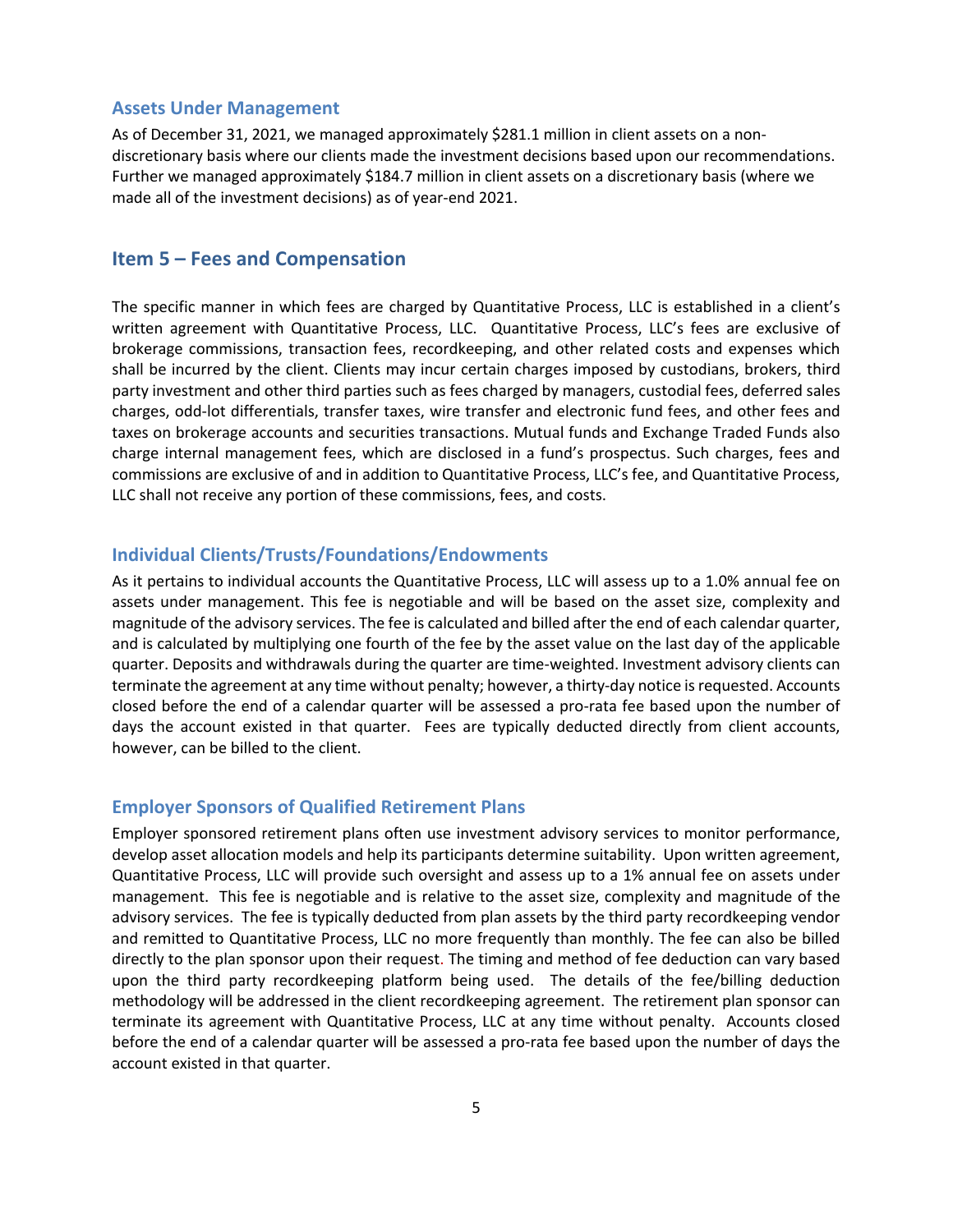For situations in which one-time or infrequent advisory service is requested, upon written agreement, Quantitative Process, LLC will charge an hourly rate of up to \$350 with a minimum fee of \$500 per service. The hourly rate is negotiable and is based upon the asset size, complexity and magnitude of the advisory services. This agreement can be terminated at any time and the client will only be charged for the hours incurred (with a minimum fee of \$500). If the client terminates the agreement within the first 5 days, only the time incurred providing bona fide advisory services will be charged and the \$500 minimum is waived.

Our Investment Advisory Representatives ("IARs") are also licensed to sell insurance products through various unaffiliated insurance companies. As such, they may receive commissions from any insurance products you purchase through them.

The above described arrangements may present a conflict of interest because they could create an incentive for your IAR to make recommendations based upon the amount of compensation he could receive rather than based upon your particular needs. Nonetheless, we are committed to acting in your best interests at all times.

Your IAR will explain the specific costs associated with any investments recommended to you. You are under no obligation to utilize the services of your IAR in the purchase or sales of insurance products through his/her association with an insurance company. However, any transaction you may effect through your IAR in conjunction with those relationships may result in the receipt of commissions and other compensation in addition to any advisory fee that we charge.

# **Item 6 – Performance-Based Fees and Side-By-Side Management**

Quantitative Process, LLC does not charge any performance-based fees (fees based on a share of capital gains on or capital appreciation of the assets of a client).

# **Item 7 – Types of Clients**

Quantitative Process, LLC provides investment advisory services to individuals, high net worth individuals, employer sponsored pension and profit-sharing plans, charitable institutions, foundations, endowments and trust programs.

# **Item 8 – Methods of Analysis, Investment Strategies and Risk of Loss**

Our analysis and strategies are based on Modern Portfolio Theory, and is applied primarily to mutual fund, ETF, managed and separate account products. Generally we do not provide analysis on individual equity and income securities except to the extent that the investor chooses to use such securities on their own initiative, or if they already existed in an acquired portfolio. In such a case we will incorporate the risk return characteristics of those securities with the mutual fund/ETF investments being used in or considered for the investor's portfolio. The analysis process for mutual funds, ETFs and variable annuities includes examination of portfolio statistics (e.g., risk profile, valuations, correlations, style, etc.), underlying holdings, historical performance, fee structure, management team and corporate governance. When constructing a portfolio, each security is considered individually, and then in conjunction with other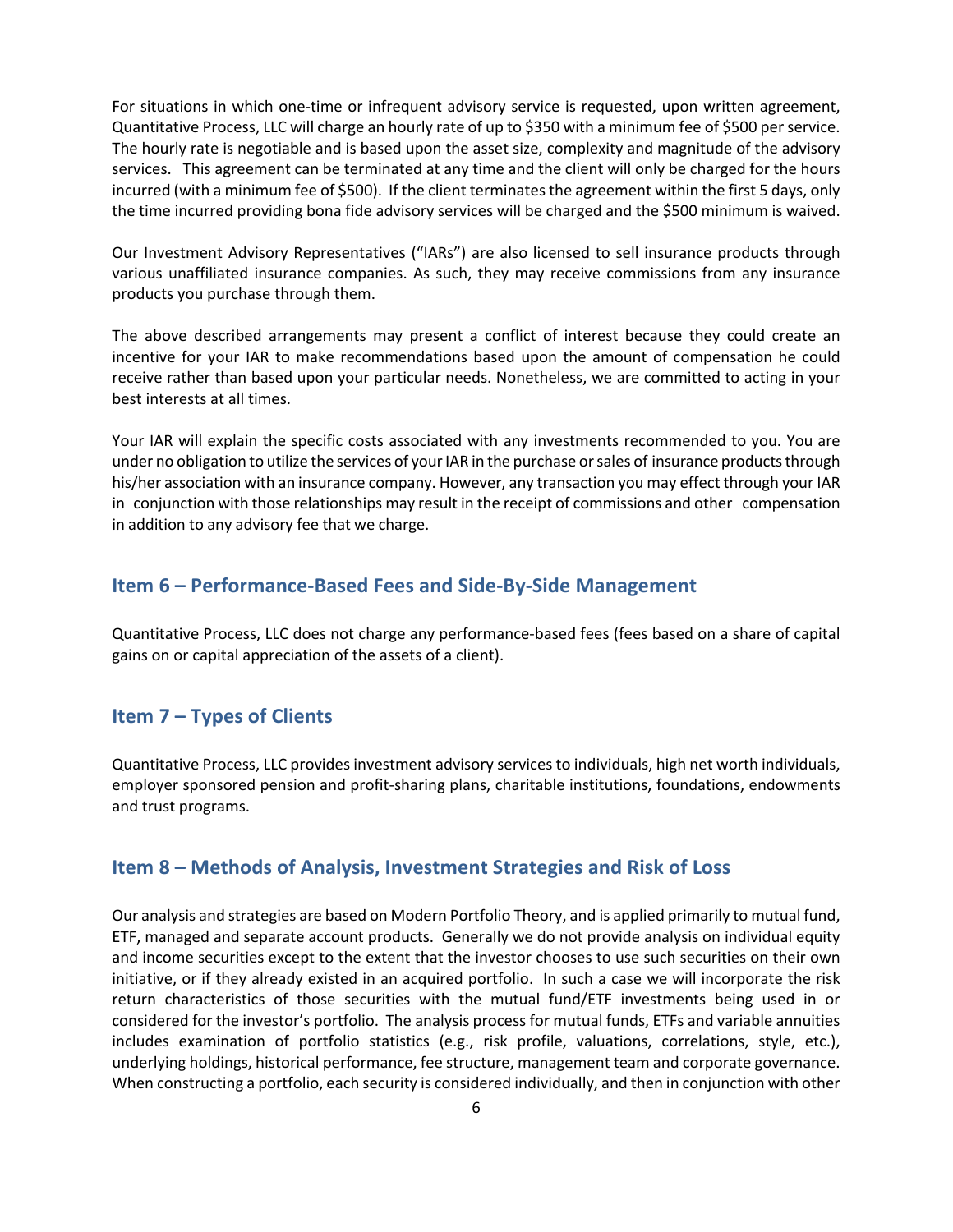securities of varying asset classifications. Morningstar Office software is the primary tool used in portfolio construction, monitoring and maintenance. The process of constructing the investor's portfolio is guided by the agreed upon investor risk profile and investment suitability. The criteria in determining a suitable investment includes the investor's time horizon, risk tolerance, desired income, current income and other assets.

Investing in securities involves risk of loss that clients should be prepared to bear.

# **Item 9 – Disciplinary Information**

Registered Investment Advisers are required to disclose all material facts regarding any legal or disciplinary events that would be material to your evaluation of Quantitative Process, LLC or the integrity of its management. Quantitative Process, LLC has no information applicable to this Item.

# **Item 10 – Other Financial Industry Activities and Affiliations**

None

# **Item 11 – Code of Ethics**

Quantitative Process, LLC has adopted a Code of Ethics for all supervised persons of the firm describing its high standard of business conduct, and fiduciary duty to its clients. The Code of Ethics includes provisions relating to the confidentiality of client information, a prohibition on insider trading, a prohibition of rumor mongering, restrictions on the acceptance of significant gifts and the reporting of certain gifts and business entertainment items, and personal securities trading procedures, among other things.

Quantitative Process, LLC's employees and associated persons are required to follow its Code of Ethics. Subject to satisfying this policy and applicable laws, officers, directors and employees of Quantitative Process, LLC's and its affiliates may trade for their own accounts in securities which are recommended to and/or purchased for Quantitative Process, LLC's clients. The Code of Ethics is designed to assure that the personal securities transactions, activities and interests of the employees of Quantitative Process, LLC's will not interfere with (i) making decisions in the best interest of advisory clients and (ii) implementing such decisions while, at the same time, allowing employees to invest for their own accounts. Existing or prospective clients may request a copy of the firm's Code of Ethics by contacting Joseph P. Lindsley, Partner.

# **Item 12 – Brokerage Practices**

The Quantitative Process, LLC's uses TD Ameritrade Institutional, a Division of TD Ameritrade, Inc., member FINRA/SIPC/NFA as the primary custodian/broker-dealer for individual advisory accounts. IARs of Quantitative Process, LLC can provide advisory services when clients are using brokerage accounts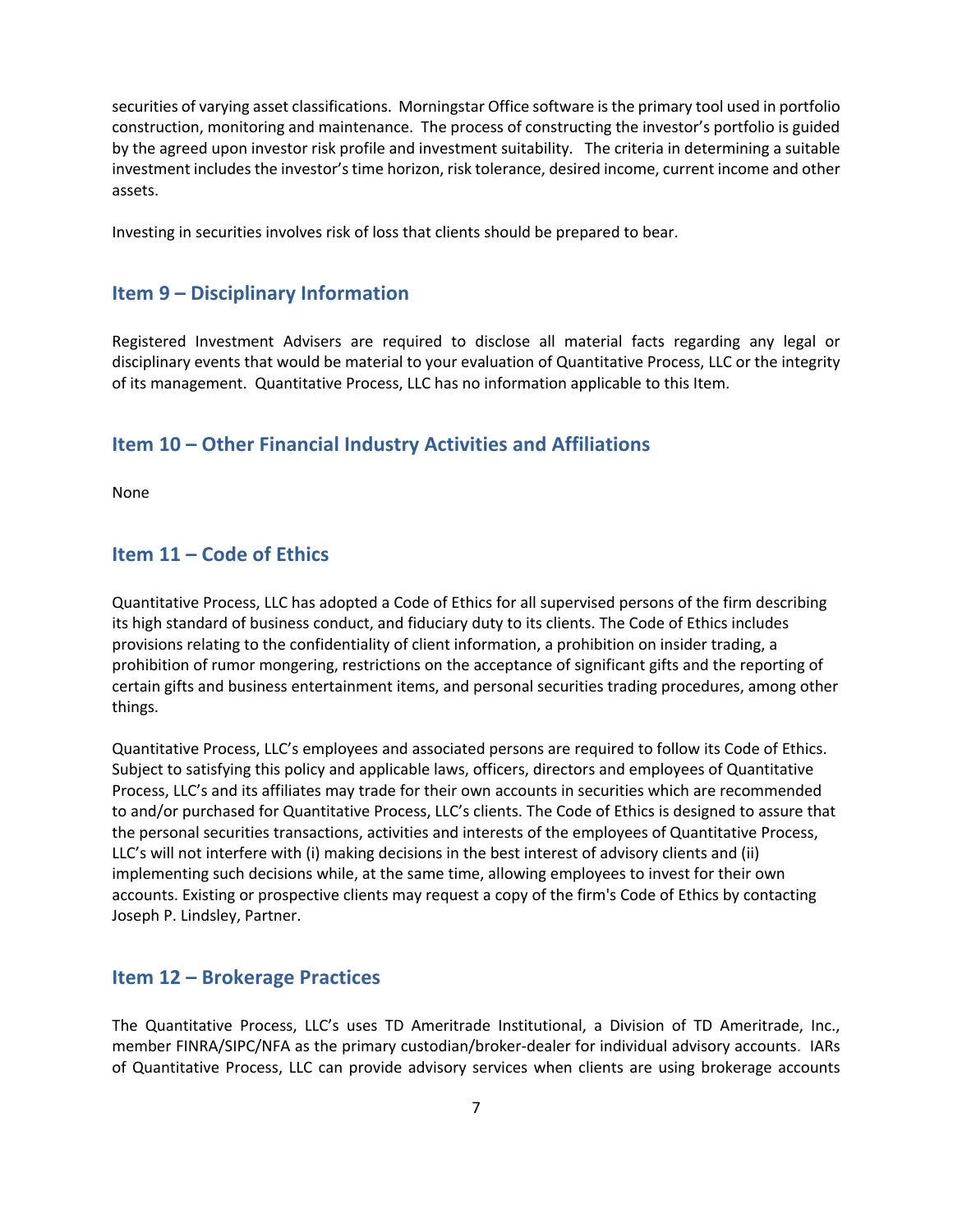other than TD Ameritrade (e.g. Schwab, Fidelity, etc.), however, such customers will be billed directly for these advisory services. Furthermore, various qualified plan recordkeeping platforms may be used for corporate retirement plans. There are no revenue sharing arrangements or other compensation paid to Quantitative Process, LLC's by the custodian(s) under any circumstances and the only revenue derived is the fee billed/deducted for advisory services.

Quantitative Process, LLC is independently owned and operated and not affiliated with TD Ameritrade. Our use of TD Ameritrade as a custodian and brokerage platform provides the following benefits:

- financial strength;
- reputation;
- reporting capabilities;
- execution capabilities;
- competitive pricing;
- types and quality of research;
- electronic links with other service providers;
- institutional trading and custody services, which include:
	- o enhanced research;
	- $\circ$  access to mutual funds and other investments that are otherwise generally available only to institutional investors or would require a significantly higher minimum initial investment.

Transaction cost was an important aspect in our selecting TD Ameritrade, but was not the only determining factor. The efficient interaction between TD Ameritrade and other software and recordkeeping services used by our firm enables our adviser representatives the best resource in providing oversight and execution of authorized transactions for our customers.

While our recommendation of TD Ameritrade may be based in part on the efficiencies to us and not solely on cost, we believe that the overall level of services and support provided to our clients by TD Ameritrade outweighs the benefit of possibly lower transactions cost which may be available under other brokerage arrangements.

Furthermore, in that each client is managed specifically to the client's goals and risk profile, and in that we do not act with discretionary authority in executing trades, all transactions are executed on an individual client basis with no opportunity for aggregation of trades.

# **Item 13 – Review of Accounts**

Quantitative Process, LLC's Investment Advisory Representatives generally review each of their client accounts quarterly, but never less frequently than annually. Those reviews include an analysis of mutual fund/ETF performance (including comparisons against industry investment benchmarks), fund expenses, investment styles and risk/return results and risk profiles. Morningstar data is the primary source used in the analysis process.

Joseph P. Lindsley or Richard P. Rogers will review all Quantitative Process, LLC client advisory accounts before the account is formally established and on an annual basis.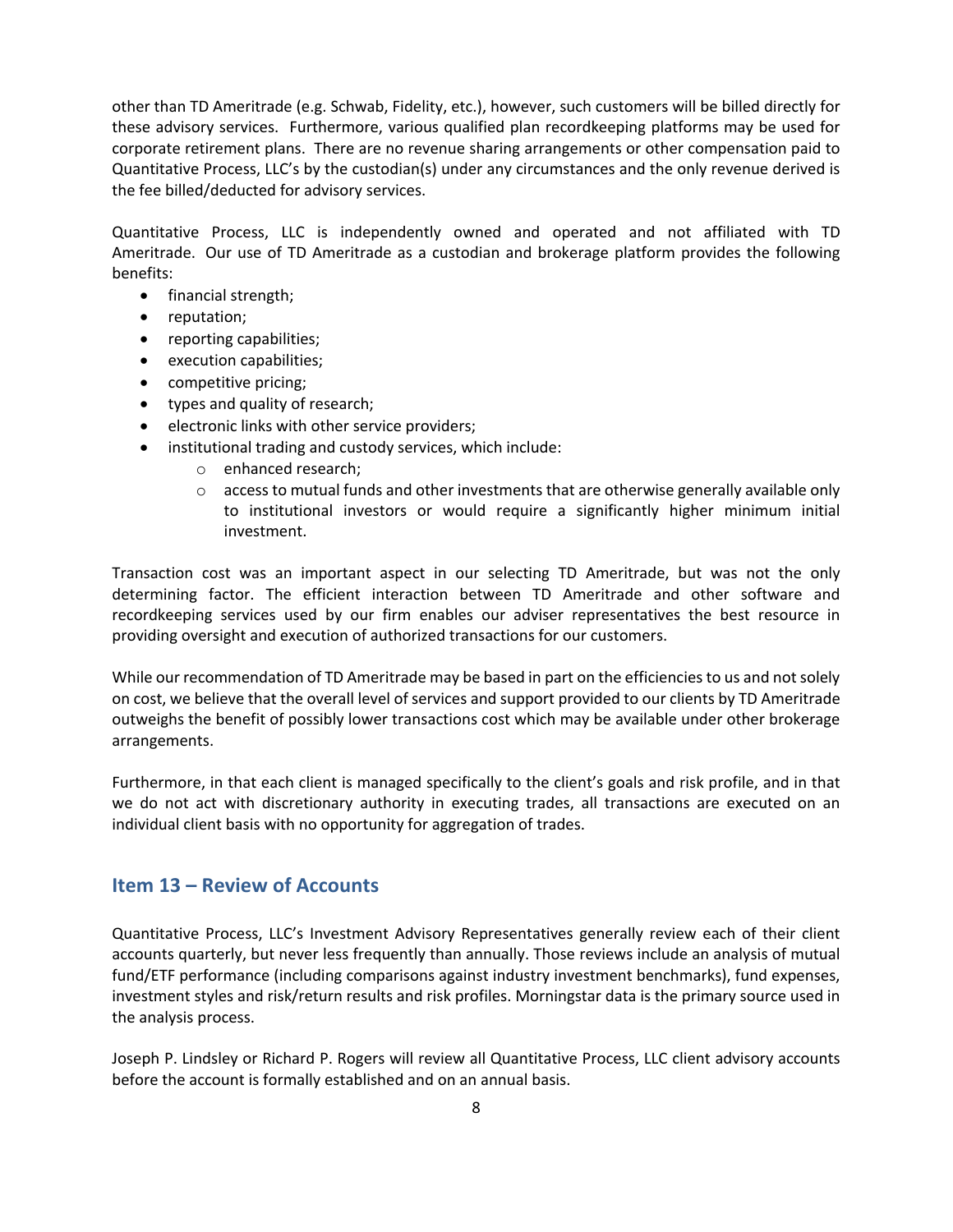Detailed risk and performance reports will be provided to clients at least on an annual basis. The client will receive monthly investment reports from the custodian.

# **Item 14 – Client Referrals and Other Compensation**

Quantitative Process, LLC does not compensate any individual and/or firms, nor receive compensation from any individual and/or firm for client referrals.

# **Item 15 – Custody**

Quantitative Process, LLC does not take custody of assets, and urges clients to carefully review statements received from their custodian.

# **Item 16 – Investment Discretion**

Quantitative Process, LLC does not permit the exercise of discretion in investor accounts, with the exception noted in Item 4 above with respect to ERISA 3(38) services. Investment Advisory Representatives are prohibited from entering any order for the purchase or sale of securities for any investor account without first consulting with and receiving the investor's approval for such transaction.

# **Item 17 – Voting Client Securities**

As a matter of firm policy and practice, Quantitative Process, LLC does not have any authority to and does not vote proxies on behalf of advisory clients. Clients retain the responsibility for receiving and voting proxies for any and all securities maintained in client portfolios. Quantitative Process, LLC may provide advice to clients regarding the clients' voting of proxies.

# **Item 18 – Financial Information**

Quantitative Process, LLC has no financial commitment that impairs its ability to meet contractual and fiduciary commitments to clients, and has not been the subject of a bankruptcy proceeding.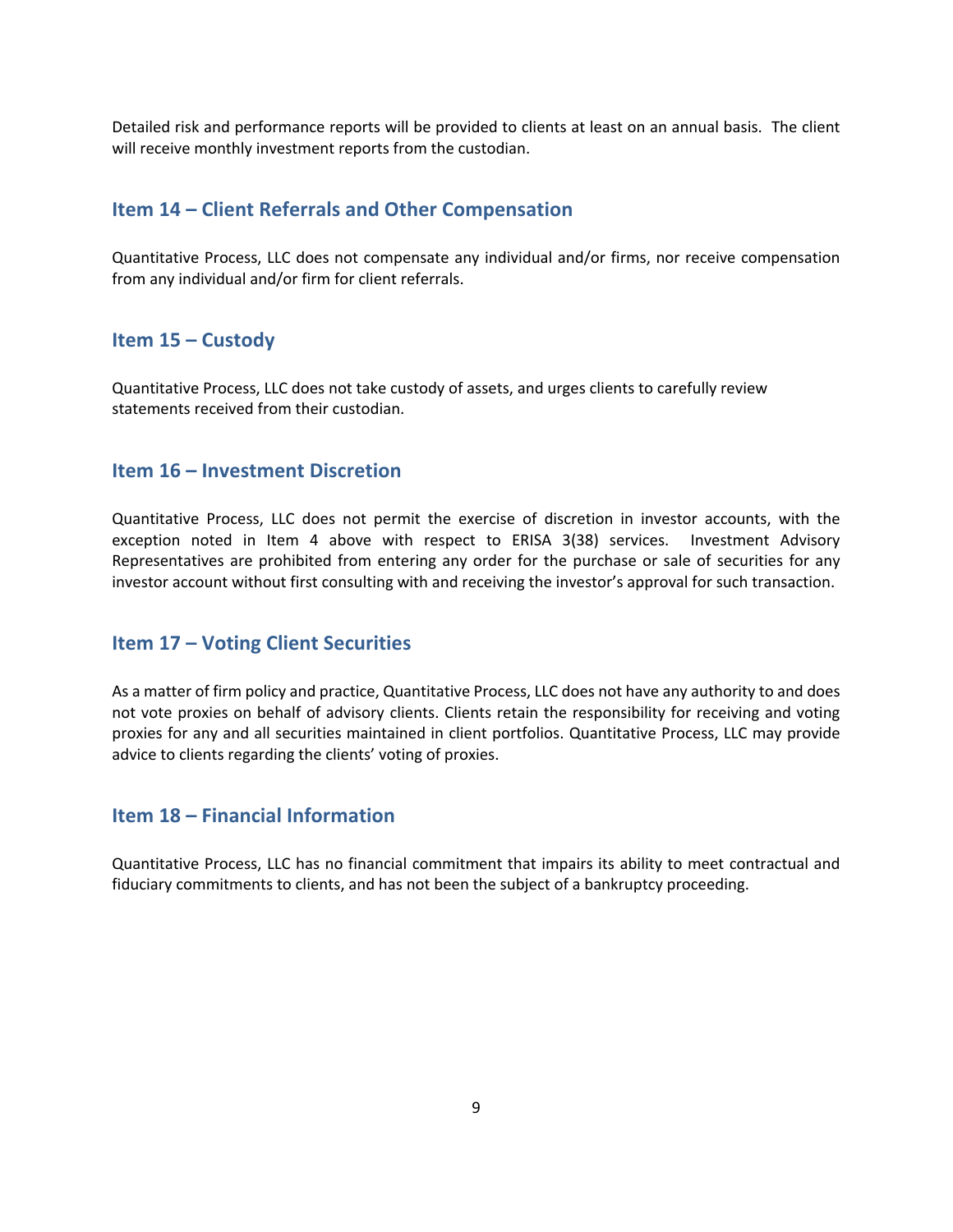# Quantitative Process, L.L.C.

10700 Sikes Place, Suite 395 Charlotte, NC 28277 888-253-3292 – Phone 980-245-8991 – Fax *Meetings by appointment*

# **Joseph P. Lindsley Sr.**

Brochure Supplement

March 2022

This brochure supplement provides information about Joseph P. Lindsley Sr. that supplements the brochure for Quantitative Process, LLC. You should have received a copy of that brochure. Please contact us toll free at 888-253-3292 or jlindsley@quantpro.com if you did not receive a copy of our brochure or if you have any questions about the contents of this supplement.

Additional information about the Mr. Lindsley, CRD Number 1158076, is also available on the SEC's website at www.adviserinfo.sec.gov.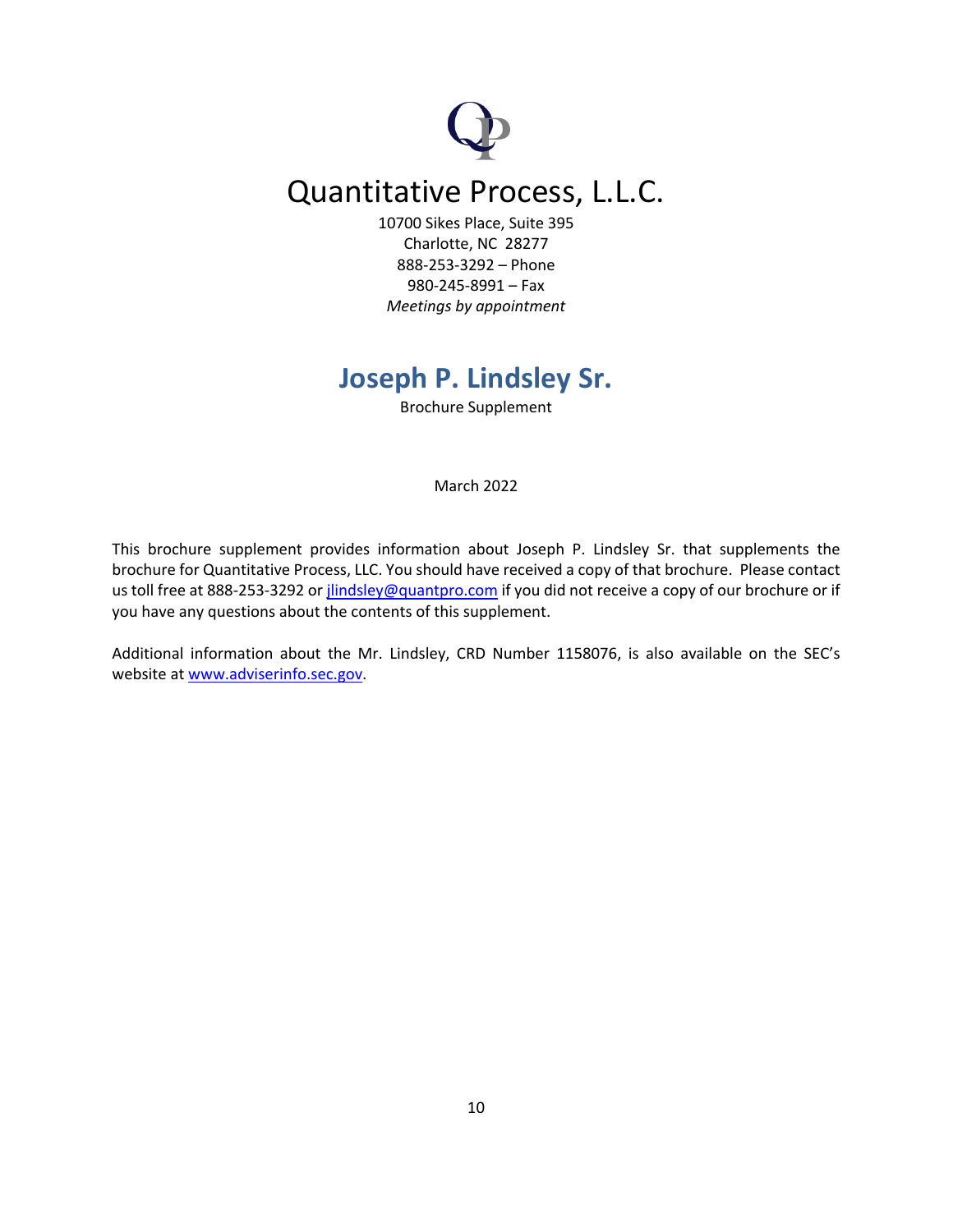#### **Educational Background and Business Experience**

**Partner and Advisor Representative Joseph P. Lindsley, Sr.** was born in 1959, and received his BBA from the University of Toledo in 1981. Joseph has over 27 years in the financial services industry, which include 14 years with Aetna Financial in sales and management. While at Aetna, Joseph's responsibilities were in the retirement market including the for-profit, non-profit and governmental segments. He was the president of The Pension Advisory Consortium from 1989 through 1990. In 1996, he joined Miles & Associates, Inc., a retirement consulting and administration firm as Vice President. In 1999, Joseph cofounded and was minority owner of Milestone Investments, Inc. Milestone Investments, Inc. was registered with the SEC and FINRA as a limited broker-dealer, and with the State of North Carolina as a Registered Investment Advisor. Under Joseph's leadership as president of the firm and until his completed tenure in 2012, Milestone Investments, Inc. grew its total assets under management from \$0 to over \$220 million.

#### **Community Involvement:**

Joseph served as a board member for the John William Pope Center for Higher Education, renamed The James G. Martin Centerfor Academic Renewal. He also served on the Board of Trustees for Belmont Abbey College in Belmont NC, including as a member of that board's finance committee overseeing the college's endowment, and as chair of the college's committee on trustees.

#### **Professional designations:**

Joseph Lindsley holds the designation of Accredited Investment Fiduciary $\circledR$  AIF  $\circledR$ , administered by the Center for Fiduciary Studies, LLC. Please see below for details on this professional designation. The (AIF®) professional designation is a designation that demonstrates knowledge and competency in the area of fiduciary responsibility and communicates a commitment to standards of investment fiduciary excellence. Holders of the AIF® mark have successfully completed a specialized program on investment fiduciary standards and subsequently passed a comprehensive examination.

AIF designees are able to implement a prudent process into their own investment practices, as well as being able to assist others in implementing proper policies and procedures.

Candidates for the AIF designation will be required to take a 90-minute, closed-book accreditation exam that must be passed with a 75% or better. At the end of the program, students need to submit a designee application with the first annual payment of the designation fee, and agree to abide by the designation's Code of Ethics in order to earn the AIF Designation. AIF designees are required to complete six hours of continuing education annually.

#### **Disciplinary Information**

Mr. Lindsley has not been the subject of any legal or disciplinary event.

#### **Other Business Activities**

Mr. Lindsley acts as a Consultant to Bragg Financial Advisors in Charlotte, NC. Bragg Financial Advisors is not affiliated with Quantiative Process, LLC.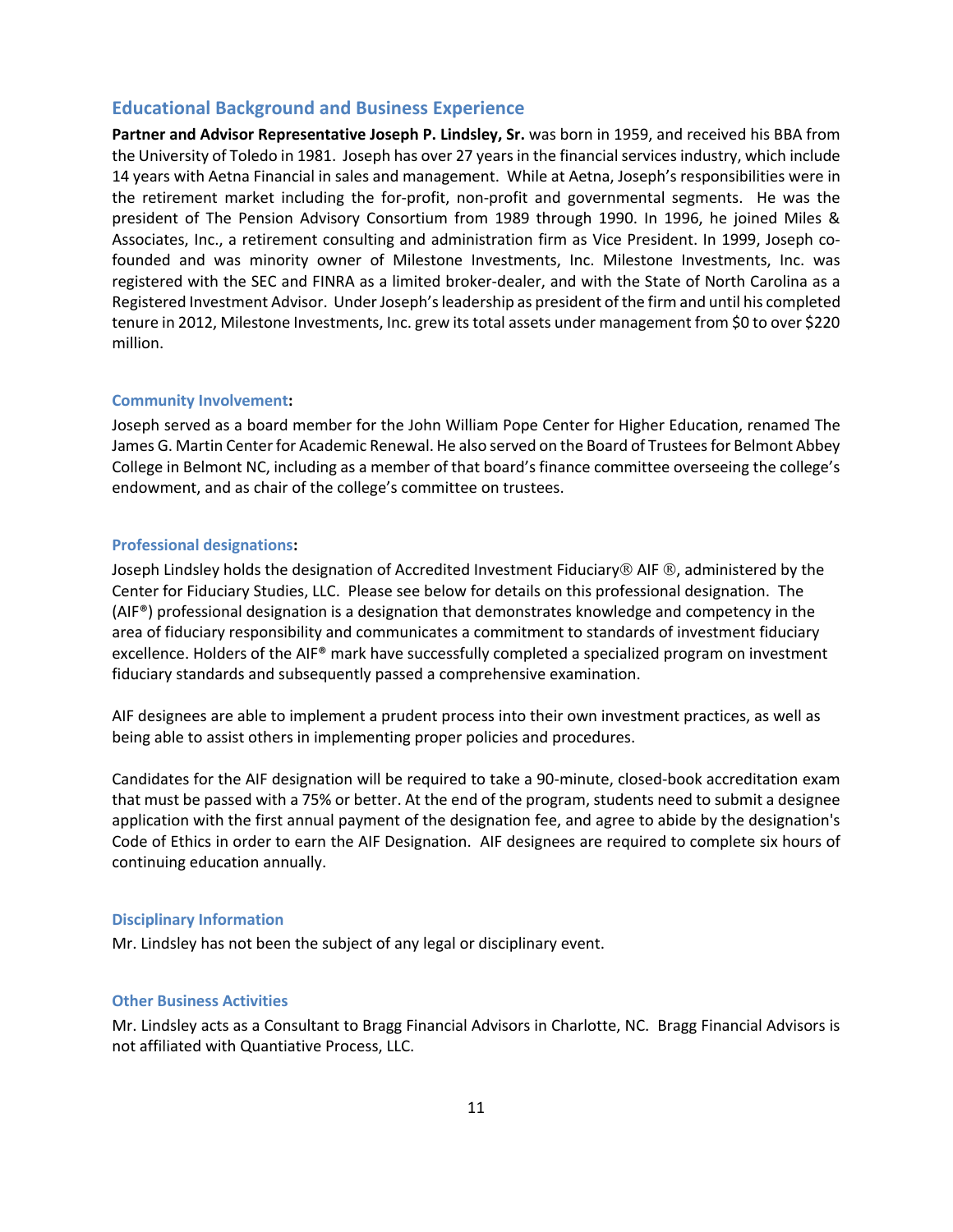### **Additional Compensation**

None

### **Supervision**

Mr. Lindsley is supervised directly by Richard P. Rogers, Jr. Mr. Rogers may be reached at 888-253-3292. We supervise Mr. Lindsley by requiring that he adhere to our processes and procedures as described in our firm's *Code of Ethics* and *Compliance Procedures*. Additionally, we will monitor Mr. Lindsley's advisory activities on a periodic and on-going basis by reviewing areas including, but not limited to, the following:

- Account opening documentation;
- Account transactions;
- $\triangleleft$  Custodial information to assess account activity;
- Evidence that your financial situation, objectives, and individual investment needs are reviewed no less than annually; and
- $\triangleleft$  Client communications.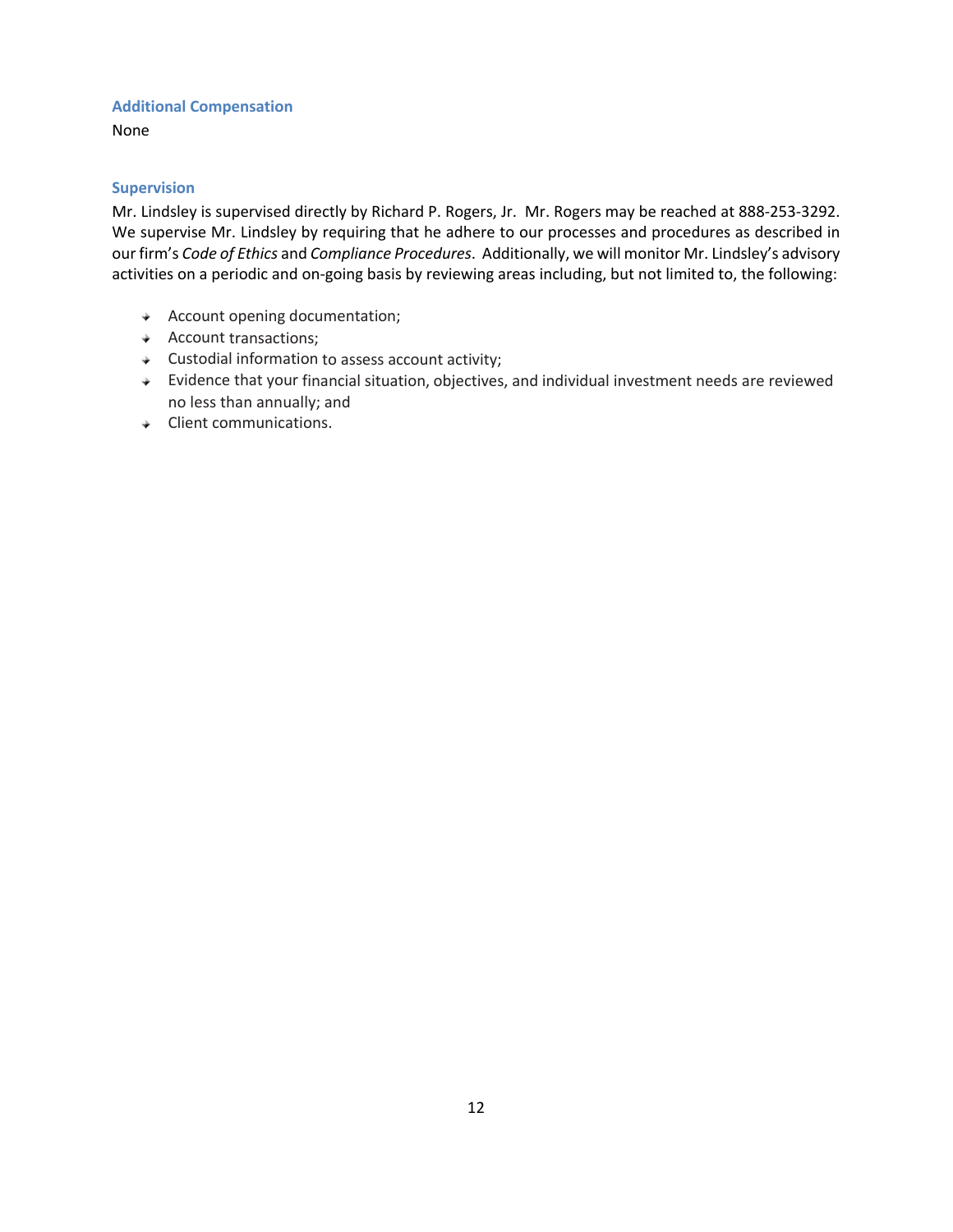# Quantitative Process, L.L.C.

10700 Sikes Place, Suite 395 Charlotte, NC 28277 888-253-3292 – Phone 980-245-8991 – Fax *Meetings by appointment*

# **Richard P. Rogers Jr.**

Brochure Supplement

March 2022

This brochure supplement provides information about Richard P. Rogers Jr. that supplements the brochure for Quantitative Process, LLC. You should have received a copy of that brochure. Please contact us toll free at 888-253-3292 or jlindsley@quantpro.com if you did not receive a copy of our brochure or if you have any questions about the contents of this supplement.

Additional information about the Mr. Rogers, CRD Number 1983378, is also available on the SEC's website at www.adviserinfo.sec.gov.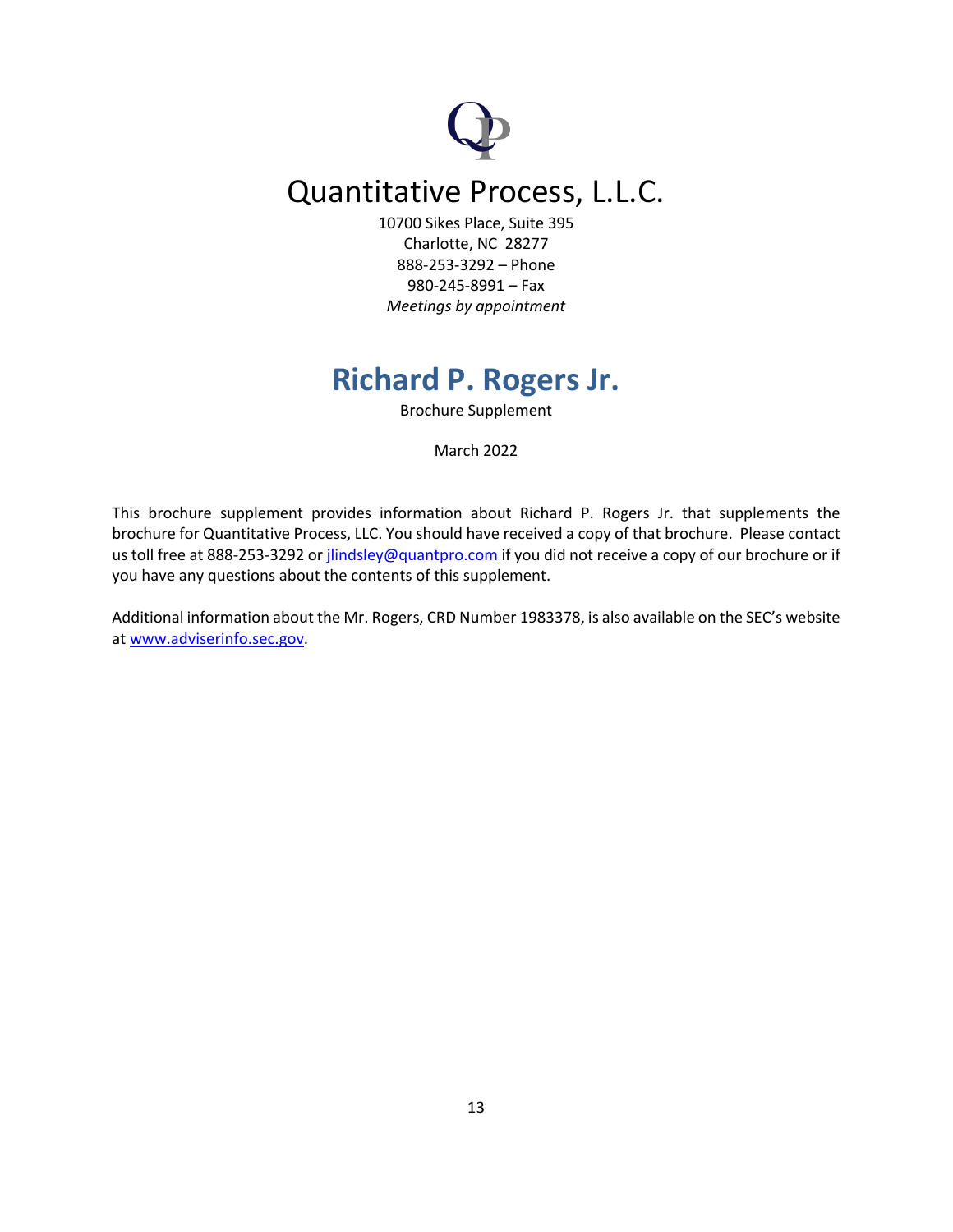#### **Educational Background and Business Experience**

Partner and Advisor Representative: Richard P. Rogers, Jr., was born in 1968, received his BS in Finance from Central Connecticut State University in 1990 and an MBA from the University of Connecticut in 1997. Richard spent ten years with Aetna in various marketing roles involving the distribution and service of Aetna's financial products in the qualified retirement plan market. Richard spent 11 years as a minority owner and executive vice president of Milestone Investments, Inc. He holds the Accredited Investment Fiduciary ® AIF®, administered through the Center for Fiduciary Studies, L.L.C. Please see below for details on this professional designation.

#### *Professional designations:*

Rich Rogers holds the designation of Accredited Investment Fiduciary® AIF ®, administered by the Center for Fiduciary Studies, LLC. Please see below for details on this professional designation. The (AIF®) professional designation is a designation that demonstrates knowledge and competency in the area of fiduciary responsibility and communicates a commitment to standards of investment fiduciary excellence. Holders of the AIF® mark have successfully completed a specialized program on investment fiduciary standards and subsequently passed a comprehensive examination.

AIF designees are able to implement a prudent process into their own investment practices, as well as being able to assist others in implementing proper policies and procedures.

Candidates for the AIF designation will be required to take a 90-minute, closed-book accreditation exam that must be passed with a 75% or better. At the end of the program, students need to submit a designee application with the first annual payment of the designation fee, and agree to abide by the designation's Code of Ethics in order to earn the AIF Designation. AIF designees are required to complete six hours of continuing education annually.

#### **Disciplinary Information**

Mr. Rogers has not been the subject of any legal or disciplinary event.

#### **Other Business Activities**

In addition to his association with Quantitative Process, LLC, Rich Rogers is also a licensed insurance agent offering insurance products and services through unaffiliated insurance companies.

If Mr. Rogers performs services for you as an insurance agent, Mr. Rogers may receive commissions or other compensation from the sale of insurance products and services to you.

This additional compensation may present a conflict of interest because it creates an incentive to recommend products and services based upon compensation, rather than on your needs. Mr. Rogers will explain the costs associated with any recommendations he makes. You have no obligation to do business with Mr. Rogers in his other capacities.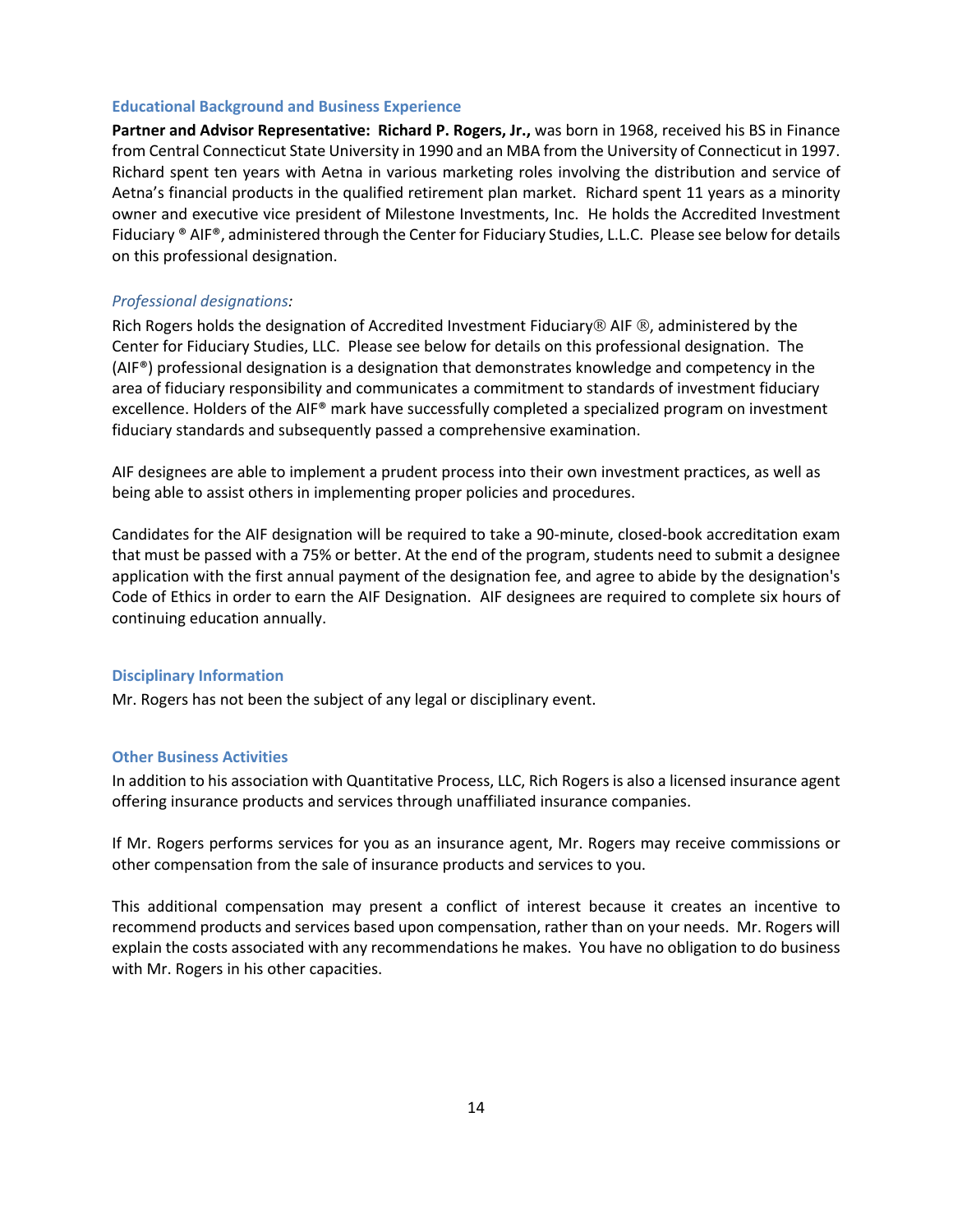### **Additional Compensation**

Mr. Rogers receives additional compensation for his activities as an insurance agent. This may also include applicable sales awards and other prizes. This compensation is described under "Other Business Activities" above.

#### **Supervision**

Mr. Rogers is supervised directly by Joseph Lindsley Sr. Mr. Lindsley may be reached at 888-253-3292.

We supervise Mr. Rogers by requiring that he adhere to our processes and procedures as described in our firm's *Code of Ethics* and *Compliance Procedures*.

Additionally, we will monitor Mr. Rogers' advisory activities on a periodic and on-going basis by reviewing areas including, but not limited to, the following:

- Account opening documentation;
- Account transactions;
- Custodial information to assess account activity;
- Evidence that your financial situation, objectives, and individual investment needs are reviewed no less than annually; and
- Client communications.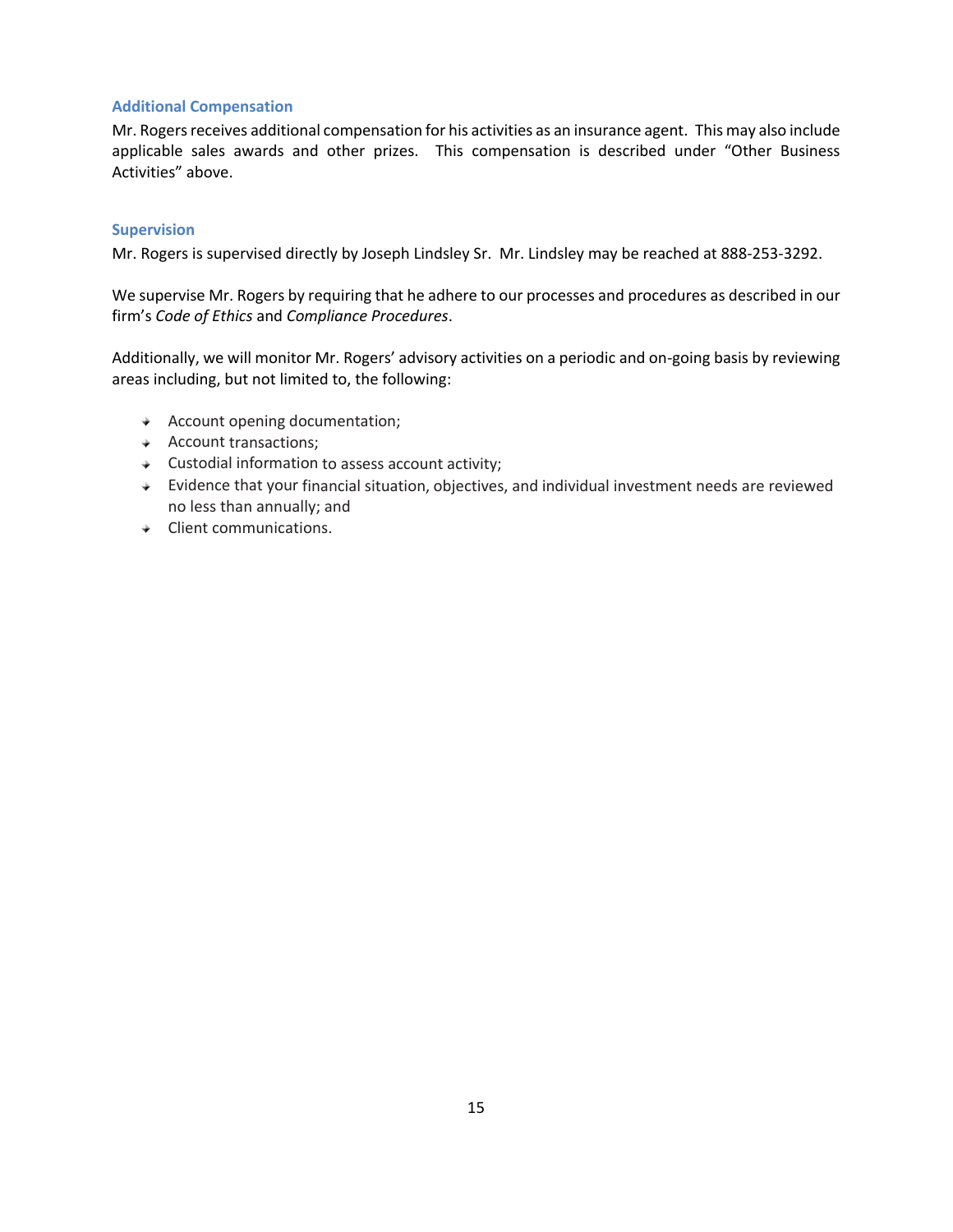# Quantitative Process, L.L.C.

10700 Sikes Place, Suite 395 Charlotte, NC 28277 888-253-3292 – Phone 980-245-8991 – Fax *Meetings by appointment*

# **Helen W. Godwin**

Brochure Supplement

March 2022

This brochure supplement provides information about Helen W. Godwin that supplements the brochure for Quantitative Process, LLC. You should have received a copy of that brochure. Please contact us toll free at 888-253-3292 or *jlindsley@quantpro.com* if you did not receive a copy of our brochure or if you have any questions about the contents of this supplement.

Additional information about Ms. Godwin, CRD Number 4718883, is also available on the SEC's website at www.adviserinfo.sec.gov.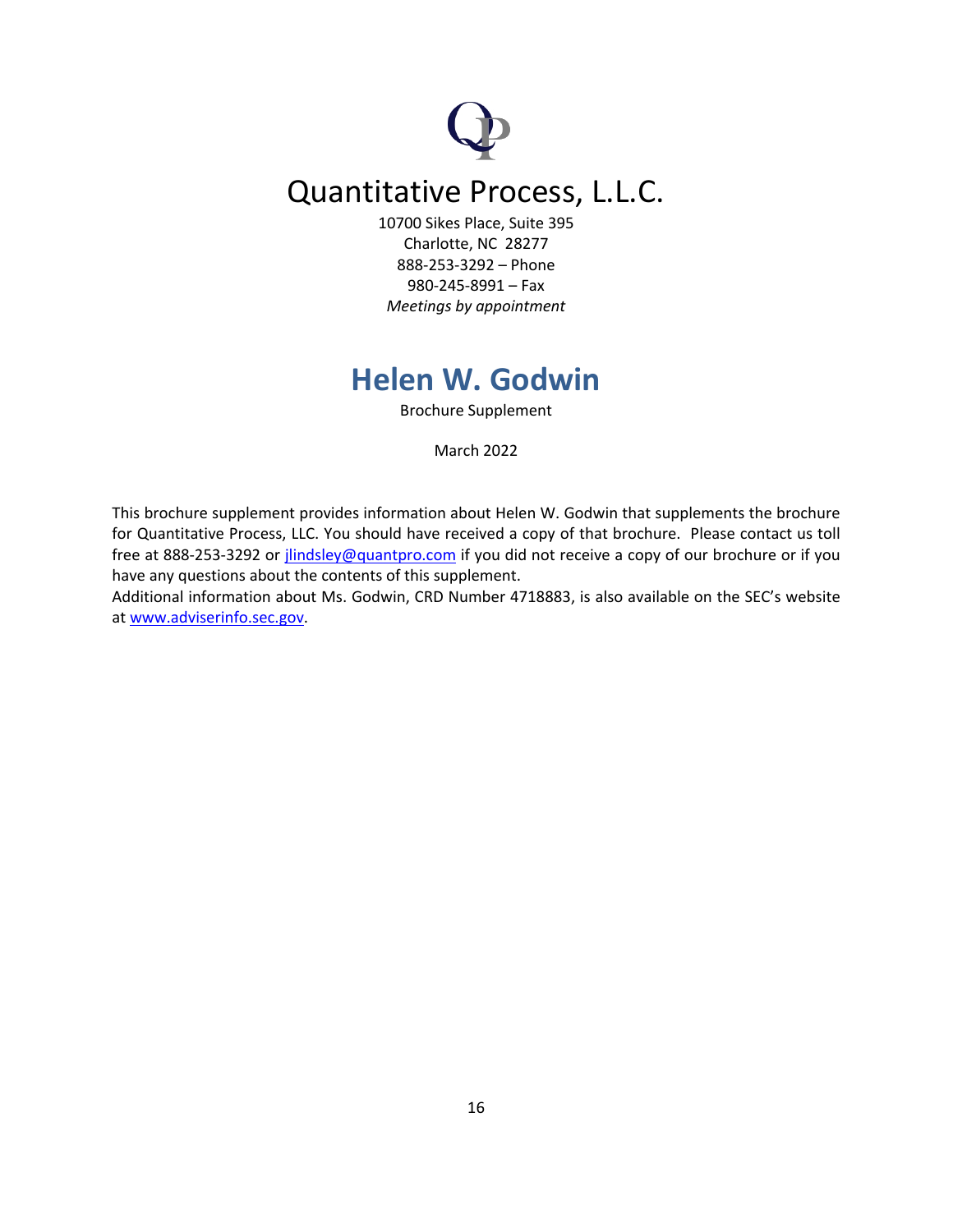#### **Educational Background and Business Experience**

**Advisor Representative: Helen W. Godwin** was born in 1950 and received her BA in Economics from Agnes Scott College in 1972. Helen has spent over 40 years in the financial services industry. Twelve years with BB&T included serving as Trust Officer for personal and retirement plan trust accounts. Working with Sungard Trust Services she focused on retirement plan design and administration for private label retirement plan accounts offered through banks around the country. In 1990, Helen joined Miles & Associates, Inc. as a Retirement Plan Consultant where she continued her work in retirement plan administration and plan design. Helen became an employee of Milestone Investments, Inc. in 2003 as a registered representative. Helen became affiliated with Quantitative Process, LLC in January 2013 as a registered representative.

#### *Professional designations:*

Helen Godwin holds a Certified Pension Consultant designation through American Society of Pension Professionals and Actuaries. The Certified Pension Consultant (CPC) credential is conferred by ASPPA to benefits professionals working in plan administration, pension actuarial administration, insurance, and financial planning. CPCs work alongside employers to formulate, implement, administer and maintain qualified retirement plans.

Individuals with at least three years of retirement plan related experience may apply for the CPC credential. Applicants must demonstrate competence in specific areas of retirement and related employee benefits consulting through completion of the CPC examination series offered by ASPPA. All credentialed members must acquire 40 hours of Continuing Education (CE) credits (2 of these must be in Ethics) in a two-year cycle as well as renew ASPPA membership annually to retain credentials.

#### **Disciplinary Information**

Ms. Godwin has not been the subject of any legal or disciplinary event.

**Other Business Activities** None

**Additional Compensation** None

#### **Supervision**

Ms. Godwin is supervised directly by Joseph Lindsley Sr. Mr. Lindsley may be reached at 888-253-3292.

We supervise Ms. Godwin by requiring that she adhere to our processes and procedures as described in our firm's *Code of Ethics* and *Compliance Procedures*.

Additionally, we will monitor Ms. Godwin's advisory activities on a periodic and on-going basis by reviewing areas including, but not limited to, the following:

Account opening documentation;